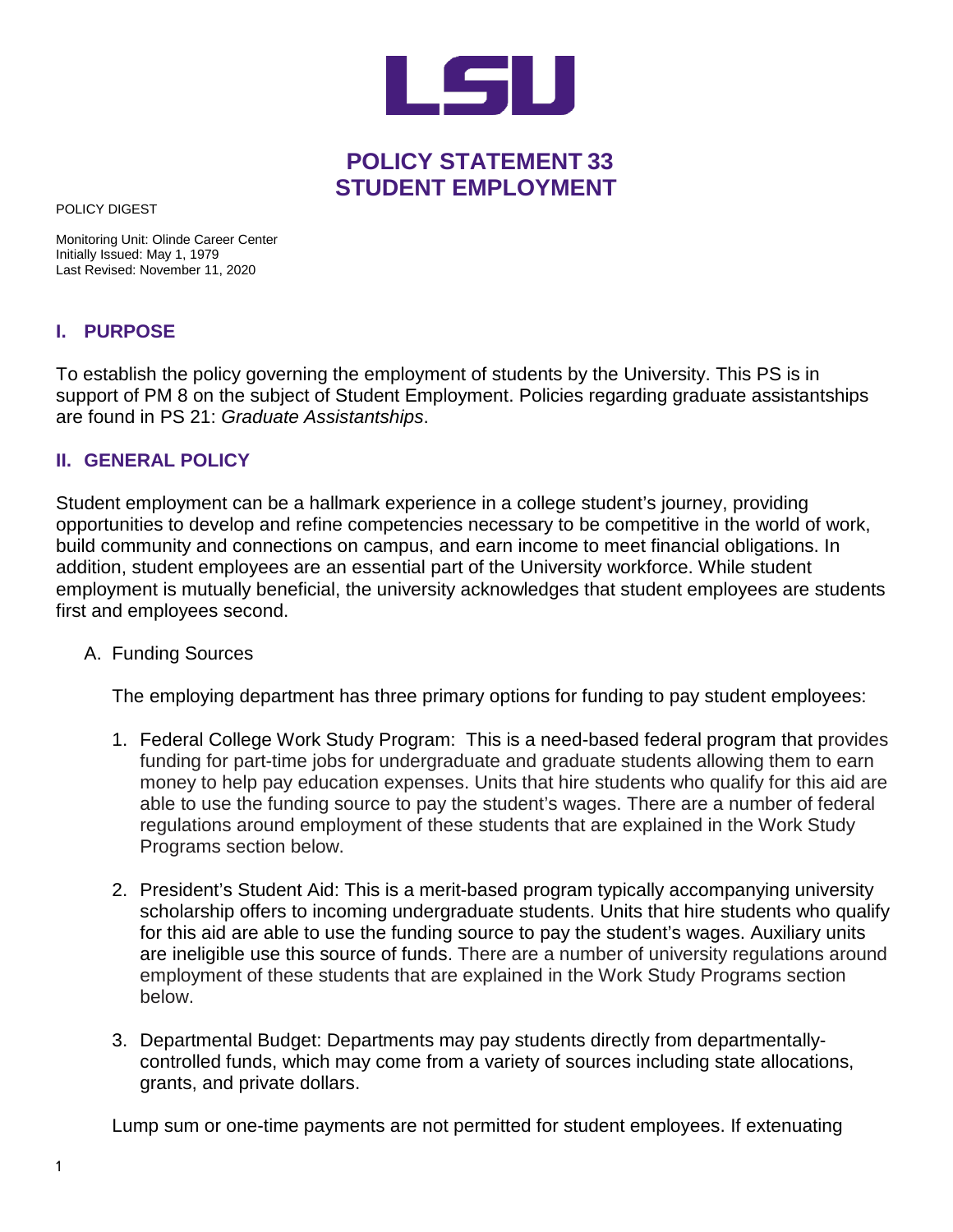circumstances exist that would make a one time/lump sum payment the only logical payment method, request for an exception to issue the payment must be requested to and approved by the Student Employment Coordinator before the work can be performed. The approval should be attached in Workday when payment is loaded.

- B. To the extent possible, students should be afforded opportunities for employmenton the campus which are related to their individual educational objectives. Any student may earn academic credit as well as compensation for their employment.
- C. Student employees are required to maintain a cumulative 2.0 GPA and may not be on academic probation or scholastic drop, as defined by the General Catalog. Employing departments may submit a formal request for an exception.
- D. Students who are classified as "degree only" are not eligible to work as a student employee.
- E. Newly-entering freshmen, transfer, and graduate students paid from departmental budget sources may be appointed two weeks prior to the start of their first semester at LSU.
- F. Continuing undergraduate and graduate LSU students paid from departmental budget sources may be appointed at any time during the academic year. Undergraduate and graduate students on departmental budget may work continuously throughout the year.
- G. A student on departmental budget who is required to be separated during a given semester due to not meeting student employment requirements may be reappointed after the last official day of that semester, provided they meet student employment requirements at that time. The last official day of the semester is Commencement Day for student employment purposes.
- H. Students separated due to not meeting university student employment requirements are not eligible for any other type of on-campus employment. (This does not apply to a former student employee gaining a full-time professional or unclassified position.)
- I. Student employees are not allowed to work more than 20 hours per week during the fall and spring semesters. In the event that a department wishes to exceed this limit, the supervisor may submit a request with justification. These requests are considered by the Student Employment Coordinator within the Olinde Career Center on a case-by-case basis. Receipt of approval of additional hours is required before the student can work additional hours. No student will be allowed to work more than 25 hours per week.
- J. Student employees holding campus jobs with more than one department may not work in excess of 20 hours per week unless approved by the Olinde Career Center as indicated in the preceding Section H. above.
- K. Students holding campus jobs are not allowed to work during their scheduled class time.
- L. Suspected payroll fraud must be reported to LSU's Office of Internal Audit. Students determined, after an official investigation, to have committed payroll fraud will be terminated immediately. The LSU Police Department, the Office of Payroll, and the Office of Student Advocacy & Accountability will be notified of the findings of any investigation. State law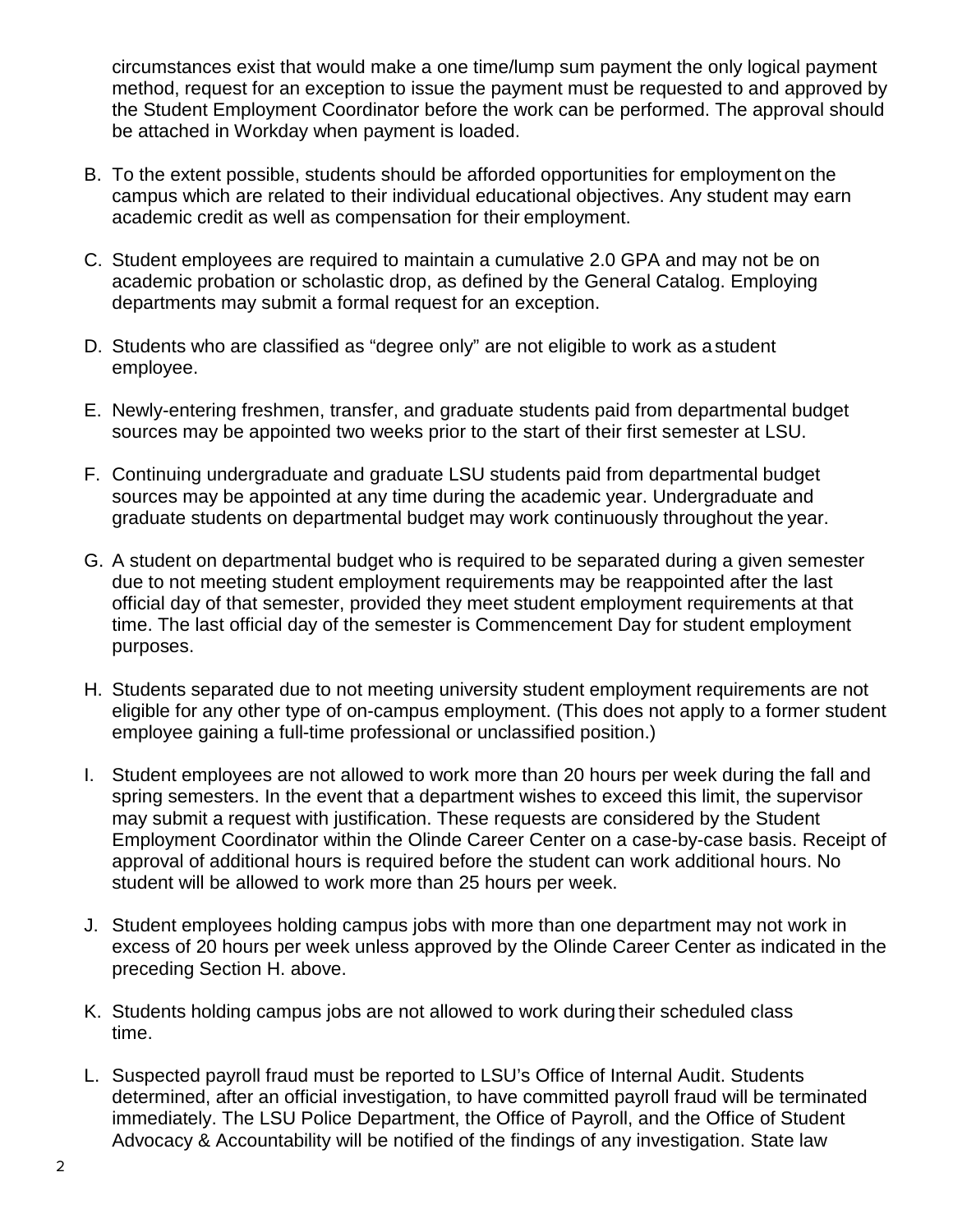requires that any misappropriation of funds must also be reported to the District Attorney and the Legislative Auditor.

M. Student employment is to be conducted in accordance with the nepotism provision of the Louisiana Code of Governmental Ethics (Act 443 of 1979 Louisiana Legislature), section 2-13 of the By-laws and Regulations of the Board of Supervisors, and the President's Memorandum of August 24, 1979, and PS-25 which states in part, "it shall be contrary to general University policy for persons related to each other in the first degree by blood or marriage to be placed in a supervisor-employee relationship. This restriction will apply to all forms of employment . . . including student workers."

## **III. PROCEDURES**

A. Student Enrollment Status for Purposes of Student Employment

Students enrolled at least half time are eligible for student employment on campus. A half-time student is defined as follows:

- 1. Undergraduate Student One enrolled in an undergraduate college for six or more hours of resident credit. For the summer term, a student must carry at least three semester hours to be classified as half time.
- 2. Graduate Student One enrolled in the graduate school for five or more semester hours in the fall and spring semesters or for three hours in the summer term.

A student retains that status for student employment during winter break and other vacation periods, excluding summer.

During the last semester prior to graduating, an undergraduate student enrolled in fewer than six hours will be eligible for student employment if the student schedules all courses required for graduation and diploma fees have been assessed.

- B. Summer
	- 1. An undergraduate or graduate student not enrolled in summer classes can work up to 40 hours per week during the summer as long as they were enrolled at least half-time for the prior spring semester and are enrolled at least half-time for the upcoming fall semester.
	- 2. Supervisors should monitor average hours throughout the appointment term to ensure compliance with the Affordable Care Act (ACA). Under the ACA, a full-time employee is an employee who works an average of 130 hours per month (not including Federal Work Study hours) within a 12-month look back period and is therefore eligible for employment benefits.
	- 3. The first date students are eligible to begin working 40 hours per week during the summer is the Monday after the week of spring semester finals.
	- 4. Students enrolled in summer courses are eligible to work a maximum of 20 hours per week while class is in session.
	- 5. Incoming students are not allowed to be appointed as student employees during the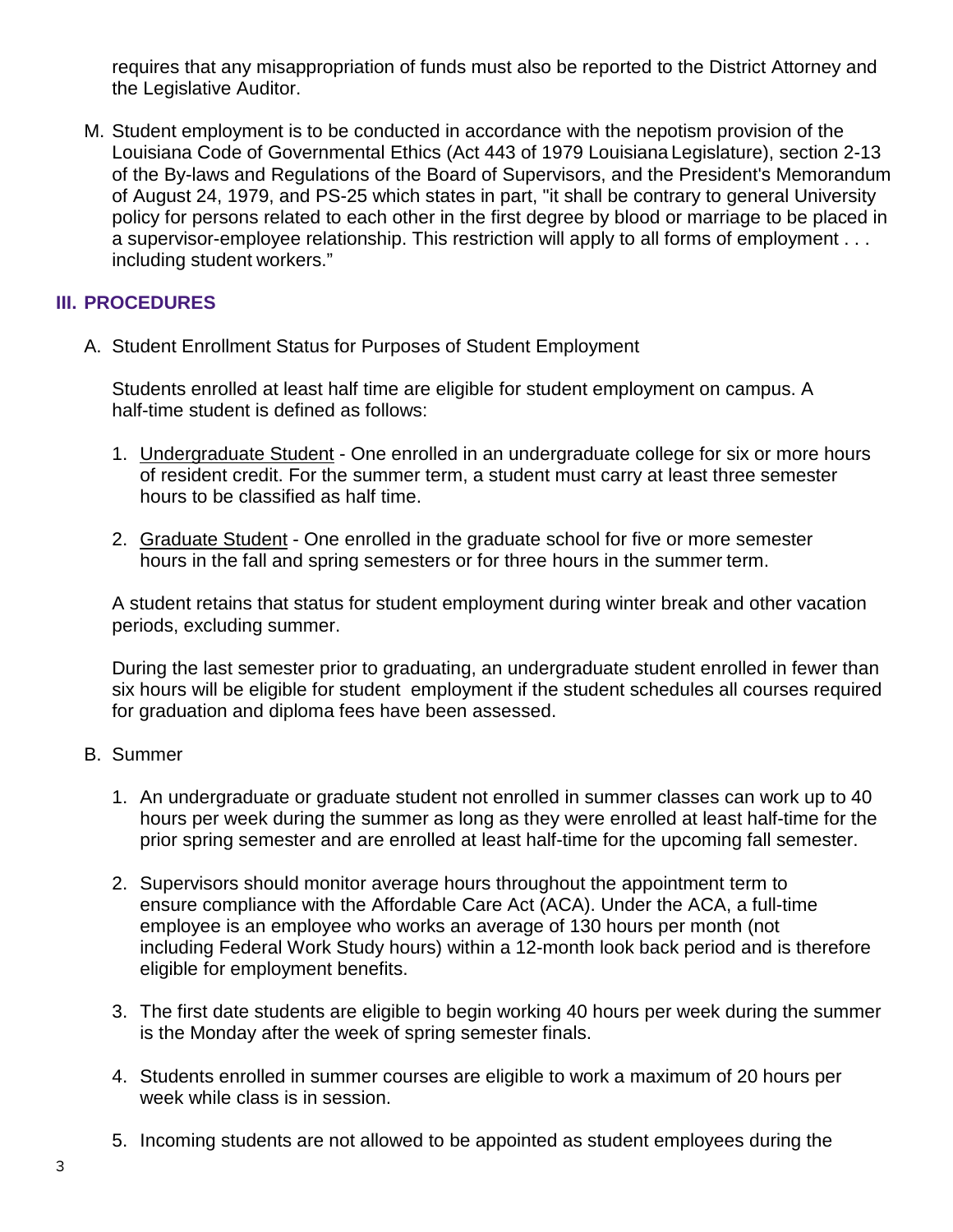summer prior to the first semester they are enrolled.

- C. Specialized Requirements and Guidance for Work Study Programs
	- 1. Undergraduate students funded through the College Work-Study Program or President's Student Aid Program may begin working one week prior to the start of the semester in which they enroll.
	- 2. The last day for undergraduate students funded through the College Work-Study Program or President's Student Aid Program to work for the academic year is Commencement Day.
	- 3. College Work Study funding may be utilized to pay the wages of student employees over the summer if the student qualifies and is enrolled in at least six credit hours of coursework.
	- 4. Student employees participating in the College Work-Study Program or the President's Student Aid Program are only allowed to be appointed to one account in which the funding source is the College Work-Study Program or the President's Student Aid Program.
- D. Student Employment Processes
	- 1. The Student Employment Partner within each unit is responsible for ensuring that a student is eligible for campus employment, including I-9 compliance.
	- 2. The student employee must complete Section 1 of Form I-9 by their first day of work. The employing department must complete Section 2 of Form I-9 by the end of the third business day after employment commences, even if the employee is not scheduled to work for some or all of that period. For persons hired for three days or less, the entire form must be completed no later than the first day of work for pay. The Employment Start Date on the I-9 should reflect the student employees first day actually working in the position.
	- 3. Non-compliance of any part of the Form I-9 (whether in tardiness, errors, incompleteness, falsification, etc.) has serious consequences to the University including significant penalties which may be passed along to the department for failure to comply.
	- 4. Student employees who do not have the Form I-9 completed within the legal time frame, do not have proper authorization to work which could result in the termination of employment.
	- 5. Full-time high school students and full-time undergraduates attending a college or university other than LSU are eligible for employment by LSU departments; however, preference must be given to hiring LSU students.
	- 6. Graduate Assistants will not normally hold other campus employment; however, this may be possible with the approval of the Graduate School and the department granting the assistantship. In all cases, however, the provisions of PS 21 *Graduate Assistantships* shall apply.
	- 7. International students on non-immigrant visas should have a valid Social Security number. In general, an international student is eligible for employment if they hold an F-1 or J-1 visa, demonstrates that the work will not interfere with their ability to pursue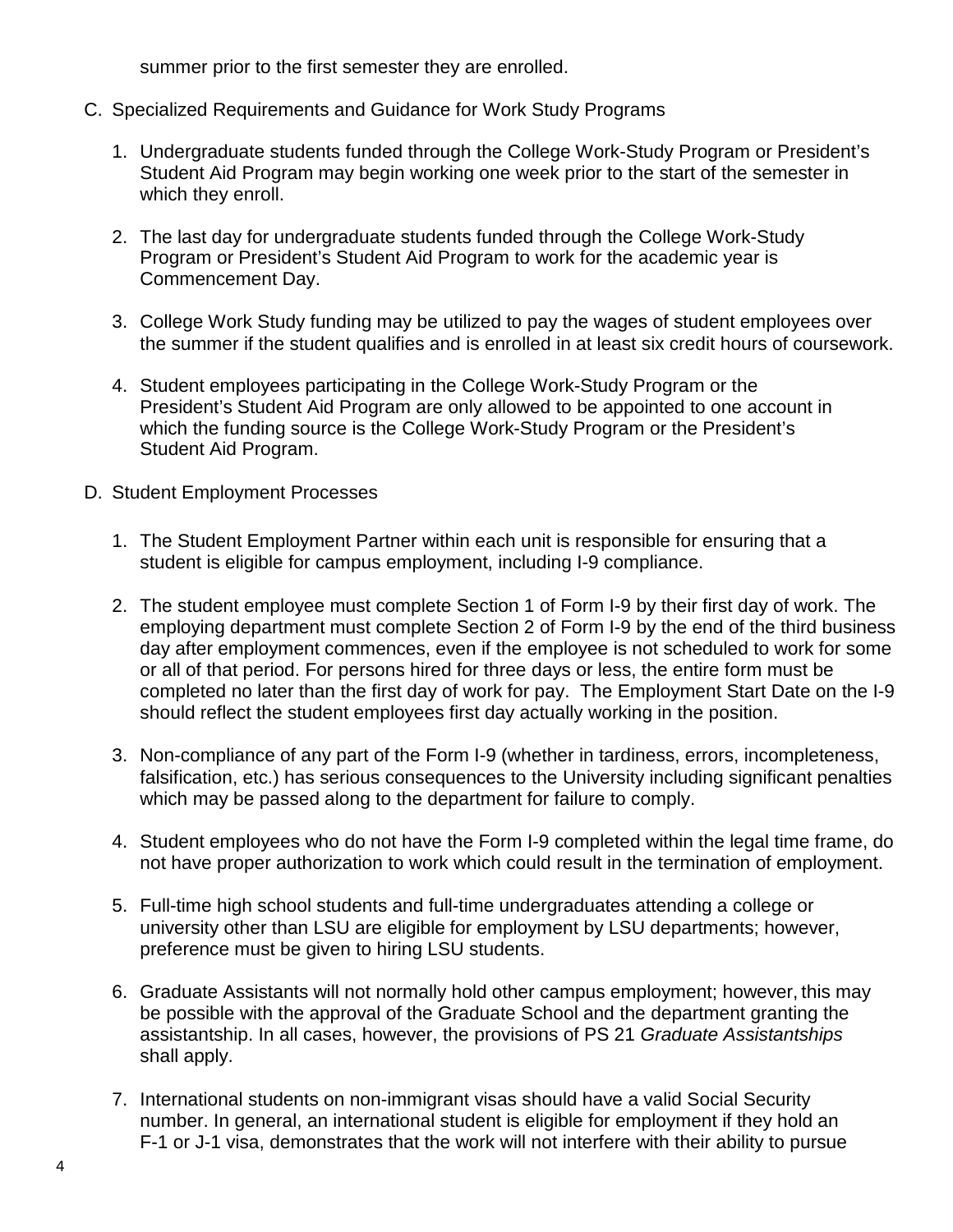a full course of study, and shows a need to work to pay for educational expenses.

- 8. International students who are eligible for student employment are not allowed to work over 20 hours per week. There is no exception to this regulation. According to the U.S. Citizenship and Immigration Services, on-campus work is limited to no more than 20 total hours per week of employment while school is in session, except during official university breaks and holidays, for F-1 and J-1 international student status holders (Citation of the Code of Federal Register: 8 C.F.R. 214.2 (f) (9) (i)).
- 9. Each employing unit must provide each student employee a copy of its written policies for student workers. Items covered should include procedures for clocking in and out and reporting absences and tardiness, taking breaks, mandatory trainings, performance evaluations, etc.
- 10.Job descriptions for each type of student job in each department must be included with the employment requisition in Workday. A copy of the job description must be provided to the student employee upon hire and must be readily available for review within each department.
- 11.Students performing the same type of work with the same degree of competency should receive the same rate of pay.
- 12.Each department must have a policy outlining how students may receive an increase in rate of pay. Increases shall be applied in a fair and equitable manner with justification. Pay differentials should be recognized when the student gains job experience, when work is performed in an exceptional manner, or when additional duties and responsibilities are assumed by the student. Increases in rates of pay shall become effective as of the first day of the pay period in which the increase is reported.
- 13.Each department is responsible for maintaining weekly time records for its student employees and for certifying that the time reported is correct. Students must record time daily and all the actual start and stop times of work for the given day should be documented. Rounding of hours is prohibited and cause for payroll fraud. If the student inputs their own time in Workday and it routes to their manager for approval, the record in Workday is the official timesheet.
- 14.If a department chooses to use paper timesheets and the Timekeeper enter time in Workday for student employees, time sheets must be signed by the student and maintained in the employing unit for at least three years. Time sheets are to be completed in ink and maintained by the supervisor at all times. Once the original time sheet has been signed by the supervisor, it should not be returned to the student for any reason.
- 15.Student employees must be paid for all hours worked.
- 16.Minimum and maximum pay rates are established as necessary by the Olinde Career Center. Departments will be informed when changes occur. Any exceptions to the maximum pay rate must be approved by the Olinde Career Center's Student Employment Coordinator.
- 17.Student employees who are eligible to work up to 40 hours per week during the summer